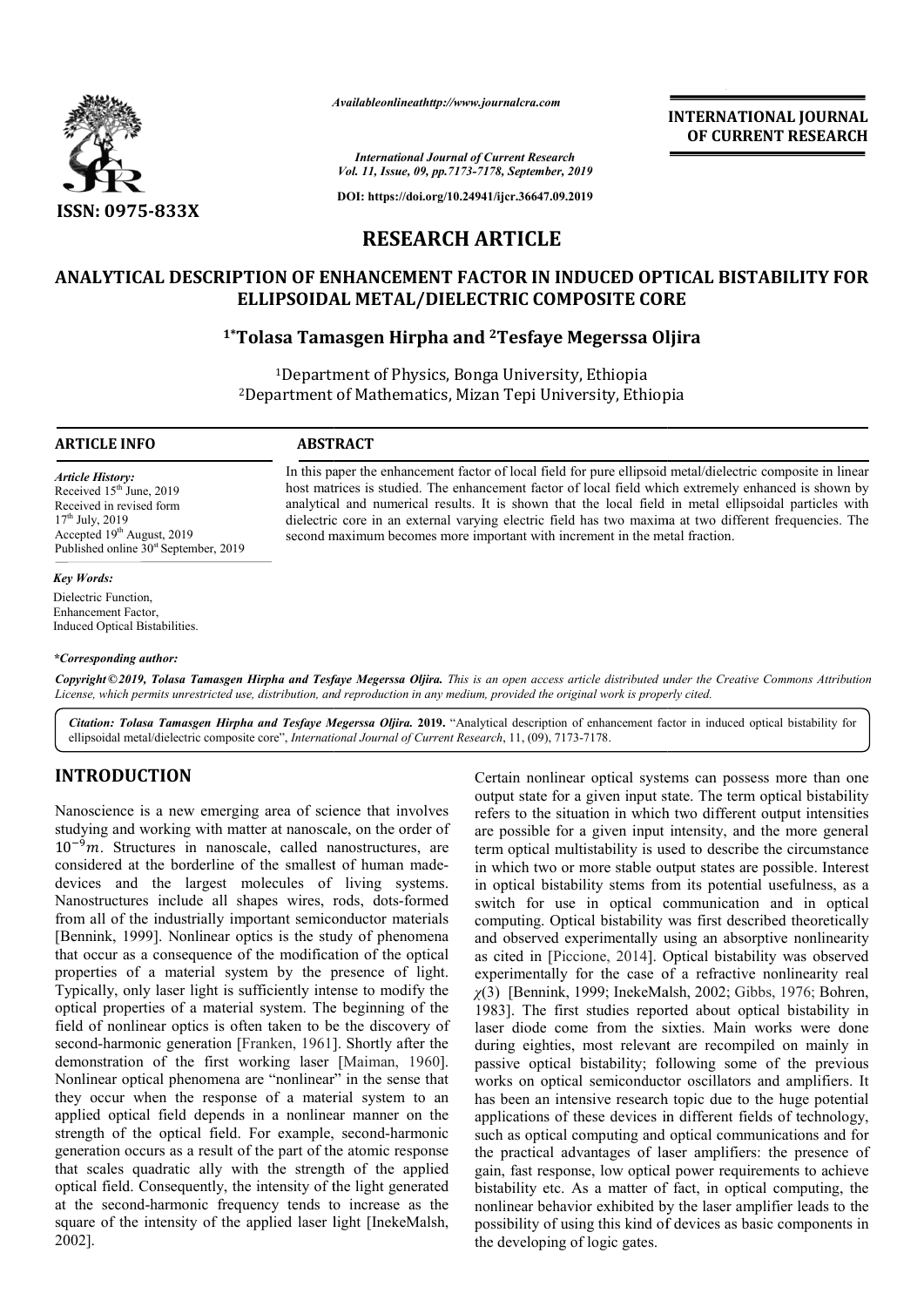In the other hand, in optical communications these devices could be employed in optical switching applications, optical signal regeneration and optical head packet processing, in addition the usual use in long range links [Yanik, 2003]. Optical bistability has been predicted by theory or demonstrated by experimental studies to exist in waveguidering resonators [Gibbs, 1985], Photonic crystal cavities [Wurtz, 2006; Min, 2008; Shen, 2008], sub wavelength metallic gratings [Daniel, 2012], metal gap waveguide nanocavities [Haes, 2004], and nanoantenna with amorphous silicon filled in the gap [El-Sayed, 2007].It is important to achieve a deeper understanding of the basic physics of optical bistability at the nanoscale in order to design and realize high-performance nanophotonic switching devices.The interaction of light with metal surface results in the collective oscillation of the surface free electrons. This phenomenon is called surface Plasmon resonance. A strong resonance occurs roughly at the electromagnetic frequency, where,  $\epsilon r = -2 \epsilon m t$  hus determining the surface plasmon resonance (SPR) frequency. For gold (Au), silver (Ag), and copper (Cu), the resonance condition is fulfilled at visible frequencies, making them the plasmonic metals of choice for optical applications. Different fromthe spectrum of bulk metals, the spectrum of noble nanoparticles have a very strong UV/visible absorption band. This absorption band results when the incident photon frequency is resonant with the collective excitation of the conduction electrons and is known as localized surface Plasmon resonance [Li, 2010].

**The enhancement of local field in the small ellipsoidal metal/ dielectric particles:** In a dilute gas of atoms the electric field E that produces the induced dipole moment on an atom is simply the applied electric field. In a solid, however, all of the dipole moments produced on other atoms in the solid make a contribution to the field acting on a given atom. The value of this microscopic field at the position of the atom is called the local field. The local field *ELF* (*r*) is different from the applied electric field *E*0 and from the macroscopic electric field E (which is the average of the microscopic field *ELF* (*r*) over a region that is large compared to a unit cell). Clearly, the contributions to the microscopic field from the induced dipoles on neighboring atoms vary considerably over the unit cell [Mal'nev, 2012]. From the size dependence of the Surface Plasmon (SP), it is quite obvious that metal nanoparticles with non-spherical shape will show several SP resonances in their spectra. For instance, ellipsoidal particles with axes  $a = b = c$ own three SP modes corresponding to polarizabilities along the principal axes. Moreover, an increase in the axis length leads to the minimization of the depolarization factor. For a spherical particle  $La = Lb = Lc = 1/3$ .

Thus, if the propagation direction and polarization of thelectromagnetic wave do not coincide with the axes of the ellipsoid, the extinction spectra can demonstrate three separate SP bands corresponding to the oscillations of the free electrons along these axes. For spheroids one has:  $a = b = c$  and the spectra exhibit two SP resonances. However, if the incident light is polarized parallel to one of the axes, only one single SP band corresponding to the appropriate axis. The band lying at higher wavelengths is referred to as the long axis, while the small axis demonstrates resonance at shorter wavelengths compared to the single resonance of a nanosphere of the same volume. The spectral separation of the two surface Plasmon bands of the ellipsoidal nanoparticle strongly depends on its aspect ratio which is defined as the ratio of the long to the

short axes. At the same time, it is clearly seen that for prolate and oblate spheroids having the same aspect ratio, the positions of SP resonances are different. Namely, the spectral separation between SP bands is higher for the nanoparticles having a zeppelin-like shape [Bohren, 1983].

**Depolarization factor:** The most general smooth particle one without edges or corners of regular shape is an ellipsoid with semiaxes  $a > b > c$ . To check these results we notes that the sphere is a special ellipsoid for  $a = b = c$ . Only when the particle is in free space  $(\varepsilon_m = \varepsilon_0)$  are its depolarization factors independent of composition. In the nature we note that there is no perfect sphere. Therefore, as we said a special class of sphere is ellipsoid when its depolarization is given by,

$$
L1 = L2 = L3 = \frac{a^3}{2} \int_0^\infty \left(\frac{dq}{a^2 + q}\right)^{\frac{5}{2}} = \frac{1}{3}
$$

A special class of ellipsoids is the spheroids, which have two axes of equal length; therefore, only two of the geometrical factors of  $L<sub>1</sub>, L<sub>2</sub>, L<sub>3</sub>$  is independent because of the relation

$$
L_1 + L_2 + L_3 = -abc \int_0^\infty \frac{dq}{f(q)} = 1
$$

The prolate (cigar-shaped) spheroids, for which  $b =$  cand  $L2 = L3$ , are generated by rotating an ellipse about its major axis; the oblate (pancake-shaped) spheroids, for which  $b = a$ and  $L1 = L2$ , are generated by rotating an ellipse about its minor axis.

### **MATERIALS AND METHODS**

**Methodology:** We have employed numerical and computational simulation methods using MATLAB program by developing suitable computer codes to study how depolarization factor L affect the enhancement factor in the metal/dielectric/semiconductors. These research works have been carried out analytically and numerically.

**Materials:** We used MATLAB Software for the analytical and numerical simulation to develop program code for our model equation and simulating the dielectric function of the composite materials. To make our result effective we have compared with physics thesis published nationally and internationally. To manage long analytical and numerical expression for scientific work and to simplify bulged equations into figural expressions Mathematic a software was used.

#### **RESULTS AND DISCUSSION**

**Enhancement Factor of local field for metal/dielectric composite:** As input intensity is increased, the field inside the cavity also increases, lowering the absorption that the field experiences and thus increasing thus increasing the field intensity still further. If the intensity of the incident field is subsequently lowered, the field inside the cavity tends to remain large because the absorption of the material system has already been reduced. Note that over some range of input intensities; more than one output intensity is possible. This is called induced optical bistability which means that some nonlinear optical systems can produce two different output intensities for a given input intensities or, in particular, the given value of an external electric field may produce several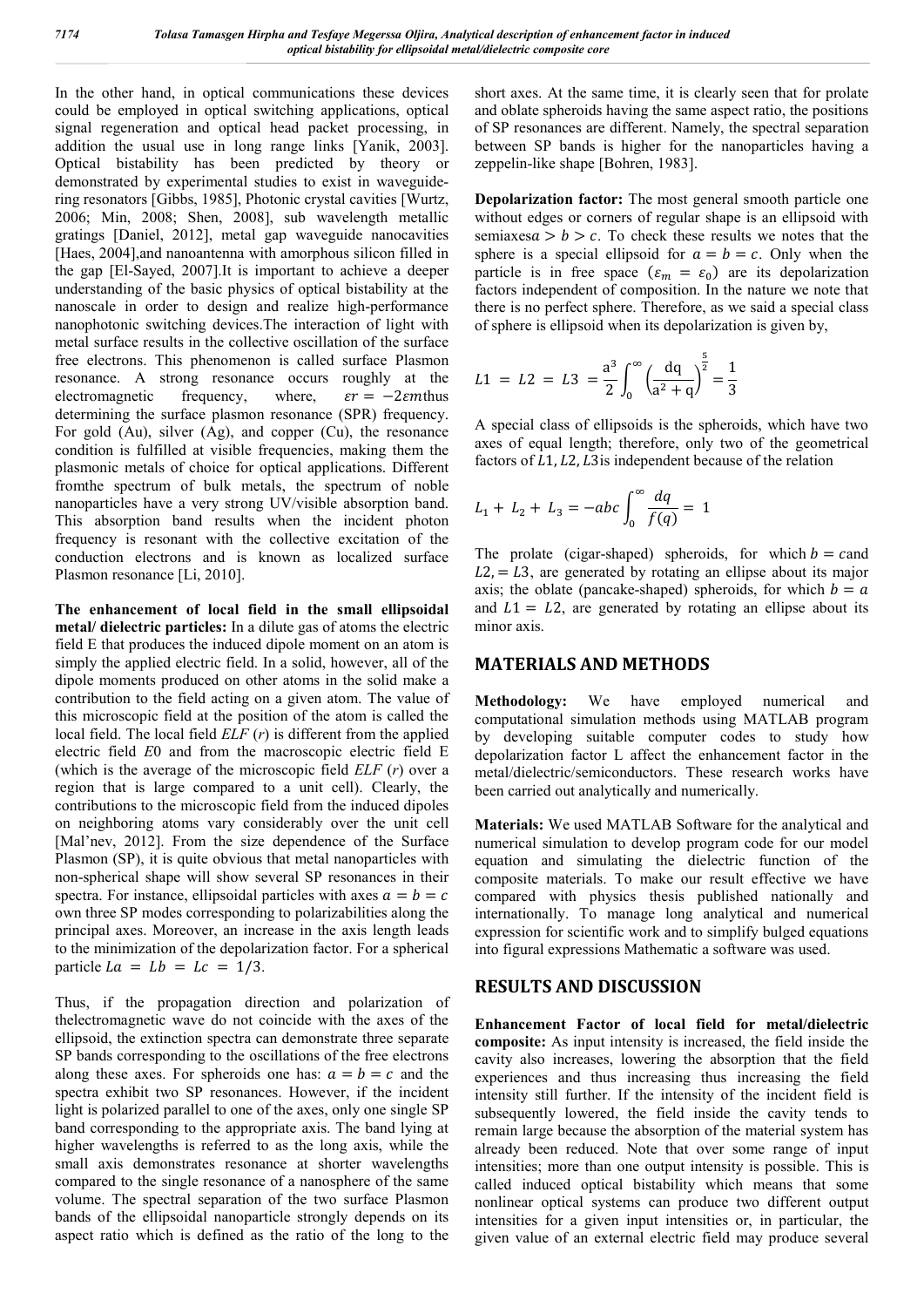values for the local field and the polarization. In this section, we consider the local field in metal ellipsoidal particles while accounting for the nonlinear part of  $\varepsilon(\omega, E)$  and it is used for the presence of small field  $\chi |E|^2$ . For the ellipsoid shaped particle as we kept dielectric function,(DF) in the core of metal/semiconductor particle as shown as (Figure 1), and then this DF covered by metallic/ semiconductor particle, finally the whole covered by host. From this (Figure 1) we see the dielectric function  $\varepsilon_d$  is at the center of metallic dielectric  $\varepsilon_m$  function. The dielectric and metallic dielectric function is covered by host  $\varepsilon_h$  as (Figure 1) using this we have derive the enhancement factor A. However, to derive we start using Laplace's equation in spherical coordinate. For our case we want to derive enhancement factor A for ellipsoid particle by using this spherical coordinates as reference. Now, we have to use the geometrical factor to shift into ellipsoid shape particle [Bohren, 1983]. To simplify our derivation we have the following two basic cases: The potential is the same for  $r = r_1$  and  $r = r_2$  and it is continuous at boundary.

Displacement vector is continuous and the same at the boundary for  $r = r_1$  and  $r = r_2$ . From Laplace's equation ellipsoidal in coordinates (Bohren and Huffman1983; Mal'nev Shewamare, 2012). Now, after certain steps of manipulations, we got the following three basic equations for my numerical manipulation for certain range of radius difference. However, the distribution of the electric potential in the system is described by the following expressions for they are the solutions of the Laplace equations of the dielectric core, metal and the host matrix, respectively.



**Figure 1. The construction of ellipsoidal by the**  combination of dielectric  $\varepsilon_d$  in core, metallic dielectric  $\varepsilon_m$ outside coverage of dielectric and finally host matrix  $\varepsilon_h$  external coverage of dielectric and metallic

$$
\Phi_1 = -E_h \text{Arcos}\theta, r \le r_1 \tag{1}
$$

$$
\Phi_2 = -E_h \left( Br - \frac{c}{r^2} \right) \cos \theta, r_1 \le r \le r_2 \tag{2}
$$

$$
\Phi_3 = -E_h \left( r - \frac{D}{r^2} \right) \cos \theta, r > r_2 \tag{3}
$$

Where,  $\Phi$  is potential, A and B is constants, r is radius. They are the solutions of the Laplace equations of the metal inclusion and the host matrix, respectively. Here  $\Phi$  is potential, *Ehis* the applied field, r and  $\theta$  are the coordinates of the observation point (the beginning of the coordinate in the center of the inclusion and the z axis is along *Eh*). We obtain a system of linear algebraic equations for unknown coefficients A and B from the continuity conditions of the potential and the displacement vector at the boundaries of metal-host matrix. To solve the above equations by using the following two cases:

*Case I*: At the boundary potential is the same for  $r = r_1$  and  $r = r<sub>2</sub>$  and it is continuous

*Case II*: Displacement vector is continuous and the same at the boundary for  $r = r_1$  and  $r = r_2$ 

$$
A = \frac{\varepsilon_m}{\varepsilon_d} \left( B + \frac{2C}{r_1^3} \right) \tag{4}
$$

And setting the values of unknown constant values A and B to find enhancement

$$
B = \frac{\epsilon_{h(\epsilon_m + L(\epsilon_d - \epsilon_m))}}{b + a\epsilon_h(1 - L)}
$$
(5)

Now, we have to use depolarization factor L, considering the particle as perfect sphere  $(L= 1/3)$  by considering equation (4)  $A=\frac{1}{2}$  $\frac{1}{1}$  (6)

$$
I = \epsilon_{\rm m}^2 (LP(1-L)) + \epsilon_{\rm m} [\epsilon_h(1-L) - \epsilon_h LP(1-L) + L \epsilon_d(1-P) + L^2 P \epsilon_d] + \epsilon_h \epsilon_d LP(1-L)
$$

To simplify equation (6) we use the following denotations:

$$
a_1 = LP(1 - L)
$$
  
\n
$$
a_2 = \epsilon_h (1 - L) - \epsilon_h LP(1 - L) + L \epsilon_d (1 - P) + L^2 P \epsilon_d
$$
  
\n
$$
a_3 = \epsilon_h \epsilon_d LP(1 - L)
$$

Therefore, equation (6) becomes

$$
A = \frac{\epsilon_h \epsilon_m}{a_1 \epsilon_m^2 + a_2 \epsilon_m + a_3} \tag{7}
$$

By splitting in to its real and imaginary part of this above equation and by putting the value of the metallic dielectric below equation into above we get;

$$
\epsilon_m = \epsilon'_m + i\epsilon''_m
$$
  
\n
$$
\epsilon_m^2 = \epsilon'_m^2 - \epsilon''_m^2 + 2i\epsilon'_m\epsilon''_m
$$

By taking the module of above equation

$$
|A|^2 = \frac{|\epsilon_h|^2 |\epsilon_m|^2}{(a_1 \epsilon_m^2 + a_2 \epsilon_m + a_3)^2}
$$
  
\n
$$
|A|^2 = \frac{|\epsilon_h|^2 (\epsilon_m' + i \epsilon_m'')^2}{(a_1 (\epsilon_m' + i \epsilon_m'')^2 + a_2 (\epsilon_m' + i \epsilon_m'')^2)}
$$
  
\n
$$
|A|^2 = \frac{|\epsilon_h|^2 (\epsilon_m'^2 + \epsilon_m''^2)}{(\epsilon_h^2 + \epsilon_m'^2 + \epsilon_m'') + \epsilon_h^2 \epsilon_m'^2}
$$
  
\n(8)

This equation (8) is called enhancement factor. Electrons in metals at the top of the energy distribution (near Fermi level) can be excited in to other energy and momentum states by photons with very small energies, thus they are essentially 'free' electrons. The optical response of a collection of free electrons can be obtained from the Lorentz harmonic oscillator model by simply 'climbing the springs' that is by setting the spring constant k is equal to zero. Therefore, for  $\omega_0=0$ , that dielectric function for free electron is given by;

$$
\epsilon = \epsilon_{\infty} - \frac{\omega_p^2}{\omega^2 + i v \omega} \tag{9}
$$

Let an electromagnetic wave impinge on a metal particle in the form of a rotational ellipsoid embedded in, a dielectric host matrix. The dielectric function of the particle is assumed to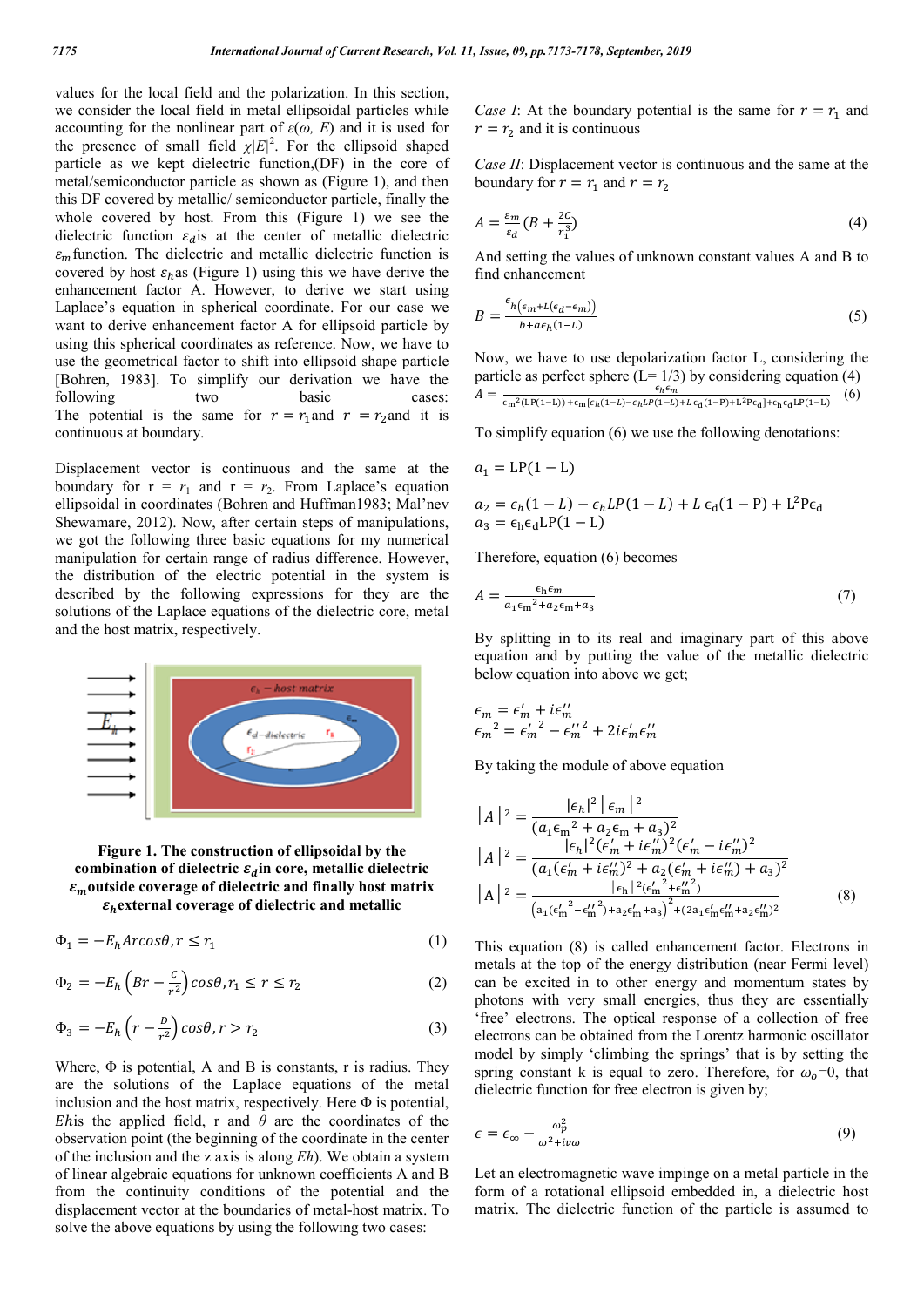depend on the frequency  $\omega$  and the local electric field (inside the particle) and can be presented in the form,

$$
\epsilon(\omega, E) = \epsilon(\omega) + \chi(\omega) |E|^2 \tag{10}
$$

Where,  $\chi(\omega)$  is the complex kerr coefficient, and the linear parts of dielectric function is;

$$
\epsilon(\omega) = \epsilon'(\omega) + i\epsilon''(\omega) \tag{12}
$$

Thus, using equation (9) in the Drude form, we can derive as follows by equating (9) and (11) by rationalizing its conjugate and it becomes,

$$
\epsilon'(\omega) + i\epsilon''(\omega) = \epsilon'_{\infty} + i\epsilon''_{\infty} - \left(\frac{\omega_p^2}{\omega^2 + i\nu\omega} \times \frac{\omega^2 - i\nu\omega}{\omega^2 - i\nu\omega}\right)
$$
(13)

This equation (13) has real and imaginary, hence, we have to identify in to their real and imaginary

$$
\epsilon'(\omega) + i\epsilon''(\omega) = \epsilon'_{\infty} + i\epsilon_{\infty}'' - \frac{\omega_p^2 \omega^2}{(\omega^4 + (\nu\omega)^2)} + \frac{i\omega_p^2 \nu\omega}{(\omega^4 + (\nu\omega)^2)}
$$
(14)

And let us splitting equation (9) into real and imaginary

$$
\epsilon'(\omega) = \epsilon'_{\infty} - \frac{\omega_p^2 \omega^2}{(\omega^4 + (\nu \omega)^2)}
$$

$$
i\epsilon''(\omega) = i \in \alpha'_{\infty} + \frac{i\omega_p^2 \nu \omega}{(\omega^4 + (\nu \omega)^2)}
$$

Simplifying this finally we get

$$
\epsilon'(\omega) = \epsilon'_{\infty} - \frac{\omega_p^2 \omega^2}{(\omega^4 + (\nu \omega)^2)}
$$
  

$$
\epsilon''(\omega) = \epsilon''_{\infty} + \frac{\omega_p^2 \nu \omega}{(\omega^4 + (\nu \omega)^2)}
$$
 (15)

#### **Table 1. Numerical values of physical quantities**

| Used physical<br>quantity     | Value assigned for each physical quantity                                       |
|-------------------------------|---------------------------------------------------------------------------------|
| $\epsilon_h$                  | 2.25                                                                            |
| $\epsilon_d$                  | 0.5                                                                             |
| P                             | 0.99                                                                            |
| $\epsilon_{\infty}$           | 4.6                                                                             |
| γ                             | 0.0115                                                                          |
| a <sub>1</sub>                | $L.P(1-L)$                                                                      |
| a <sub>2</sub>                | $\epsilon_h(1-L) - \epsilon_h LP(1-L) + L\epsilon_d(1-P)$<br>+ $L^2P\epsilon_d$ |
| $a_3$                         | $\epsilon_h \epsilon_d LP (1-P)$                                                |
| $\epsilon'{}_{m}$             | $\epsilon_{\infty}$ - $\frac{1}{(Z^2 + \gamma^2)}$                              |
| ${\epsilon^{\prime\prime}}_m$ | $Z(Z^2 + \gamma^2)$                                                             |
| Ζ                             | 0.38, 0.54                                                                      |
| L                             | 0.34, 0.38                                                                      |



**Figure 2. Enhancement factor**  $|A|^2$  **for 3D of a silver nanoparticle versus z and L;** $\epsilon'_h = 2.25, P = 0.99, \epsilon'' = 0h = 0, \epsilon'_{\infty} =$ 

4.6,  $\varepsilon''_{\infty} = 0$ ,  $\gamma = 0.0115$ ,  $\omega_p = 1.46 \times 1016$  rad/sec,  $\nu =$  $1.68 \times 10^{14}$  rad/sec.

where,

 $\omega_p^2$  –is plasma frequency of electrons in the metal  $v$  −is their collision frequency

 $\epsilon_{\infty}$  –is a constant that can be a function of frequency and depend on the type of metal. Now, we have to assign value for enhancement factor A of equation (5) and set their value in table form as follows. Using above listed numerical value we have use to draw enhancement factor by varying depolarization factor L versus dimensionless frequency z of the following (Figure 2).

Where, $\omega_p$  is plasma frequency, in which it given by:  $\omega_p$  =

 $\sqrt{\frac{Ne^2}{m_e \epsilon_0}}$ , which is called Drude plasma frequency,  $m_e$  mass of electron, N is used for number of electron, e is an electron, P is fraction volume. From figure 1 we have to understood that for dielectric function  $\varepsilon_d$  kept at center of small ellipsoidal particle. The depolarization factor L and dimensionless frequency z play a key role for enhancement by fixing depolarization. For example at point  $Z_1 = 0.38$ ,  $Z_2 = 0.54$  and  $L_1 = 0.34$ ,  $L_2 =$ 0*.*38.Therefore, as we see from (Figure2) the dielectric function have an effect to enhance by presence local field in

the region, the enhancement factor is increased.

**Enhancement Factor of Local Field for ellipsoidal metal/ Dielectric Composite in 2D for depolarization factor L for sphere:** Now here, we have looking enhancement factor drawn by two dimension (2D), while (Figure 2)is drawn by three dimensions (3D).The physical quantities used in (Figure2) the same to (figure 3). But they have difference in plotting 2D and 3D in using depolarization factor. From, (Figure 3) It is shown that with the change of L from lower value to high value, namely, with the transition of from dielectric property to metallic property, the level values of the enhancement factor of the local field increase. Compared with the case of no dielectric layer, the metal-like dielectric layer makes the threshold values increase; while the dielectric like layer makes the level values decrease. Therefore, from (Figure 3) enhancement factor for metallic dielectric function increased, while dielectric function make enhancement factor to decrease.

**Enhancement Factor of Local Field for ellipsoidal Metal/Dielectric Composite for oblateand prolate:** Where the oblate shaped objective have the equatorial diameter greater than the polar diameter, whereas, prolate having the polar diameter greater than the equatorial diameter. Using geometrical factor L for oblate  $L_1 = 0.3$  and prolate  $L_2 = 0.44$ , as we have to see from figure 4 no change effective change seen, except when the number value of L is increased and the enhancement increase from the transition of dielectric to metallic.

**Enhancement Factor of Local Field for ellipsoidal Metal/Dielectric Composite for sphere, oblate and prolate shape:** And let us see what it seems while we combine for depolarization factor perfect sphere, oblate and prolate shaped and it look like the following, In (Figure 5), we present  $|A|^2$  of composites of small ellipsoidal metal/dielectric separated by dielectric layer verses the resonant frequency Z for three different depolarization factor values;  $L_1 = 0.3$ ,  $L_2 = 0.37$  and  $L_3$  = 0.44. We find that the depolarization factor plays an important role in enhancement factor behavior. It is shown that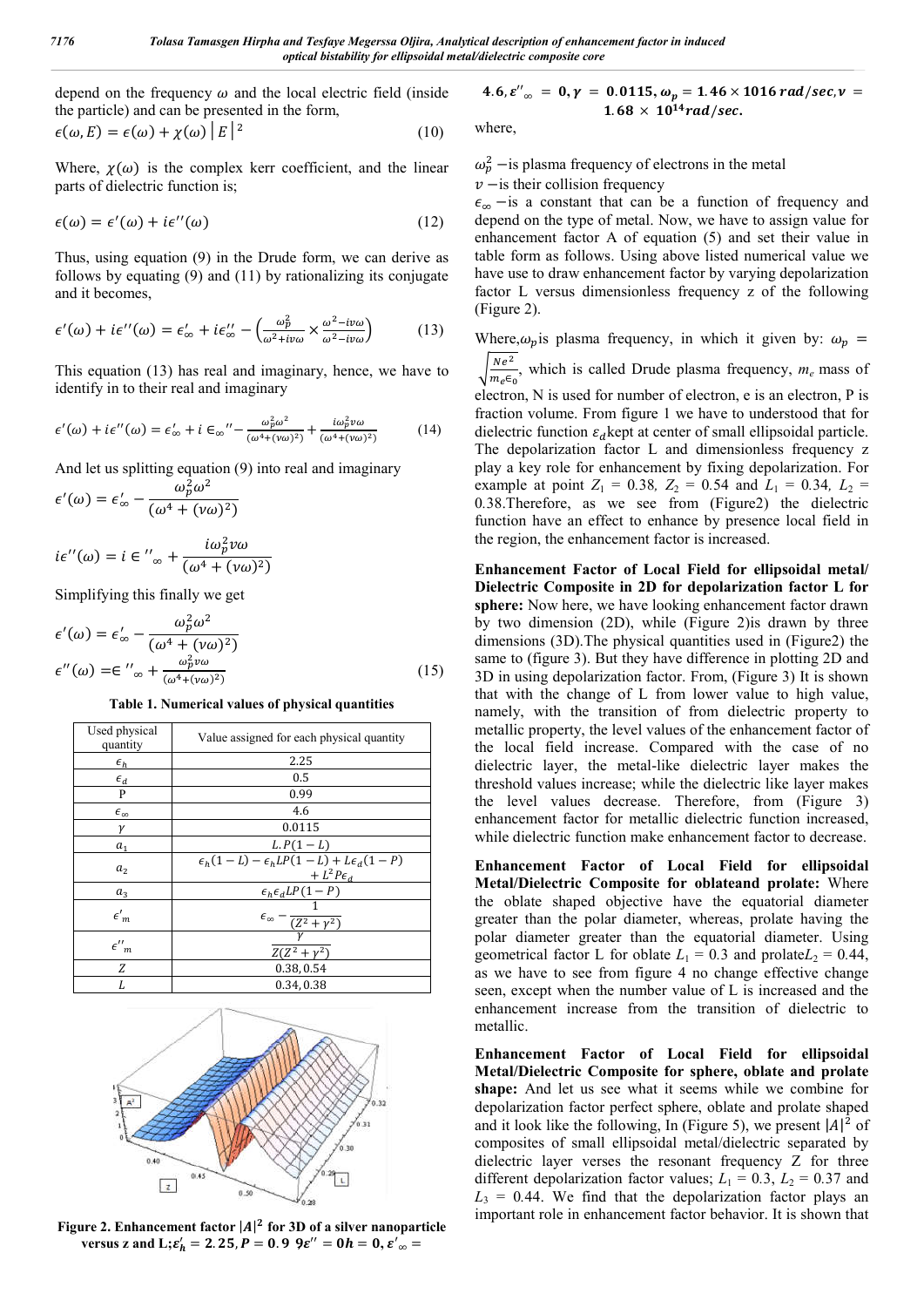with the change of L for oblate, prolate and sphere, namely, with the transition of dielectric property to metallic property,

have two maximum peaks for depolarization factor L and dimensionless frequency z. Nonlinear optics is the study of phenomena that occur as a consequence of the modification of



Figure3. Enhancement factor  $|A|^2$  for 3D of a silver nanoparticle versus z and L;  $\varepsilon'_h = 2.25, P = 0.99, \ \varepsilon'' = 0h = 0,$  $\varepsilon'_{\infty} = 4.6$ ,  $\varepsilon''_{\infty} = 0$ ,  $\gamma = 0.0115$ ,  $\omega_p = 1.46 \times 1016$  rad/sec,  $\nu = 1.68 \times 10^{14}$  rad/sec.



**Figure** 4. Enhancement factor for the oblate and prolate shape, when $L_1 = 0.3$  and  $L_2 = 0.44$  and other quantities are the **same to (Figure 3).**



Figure 5. Enhancement factor for the oblate, pure Sphere and prolate shape respectively, when  $L_1 = 0.3$ ,  $L_2 = 0.37$  and  $L_3 = 0.37$ **0***.***44 and other quantities are the same to (Figure 3)**

the point values of the enhancement factor of the local field stay the same in three of shapes.

#### **Conclusion and Recommendation**

We now discussed the main theoretical conclusions that follow from this study. From first section we have to studied for incident intensity the dielectric function in ellipsoidal nanoparticle have a great effect on enhancement factor and it the optical properties of a material system by the presence of light. The degree of optical nonlinearity in a material depends upon the strength of the optical field, and varies in different materials. However, even if they give us the same result for both geometrical shapes, using spherical is recommended than ellipsoidal in seek of calculation and determining and explaining and researcher doing their paper in ellipsoidal shape than spherical shape. It is shown that the enhancement factor of the local electric field in metal spherical or ellipsoidal